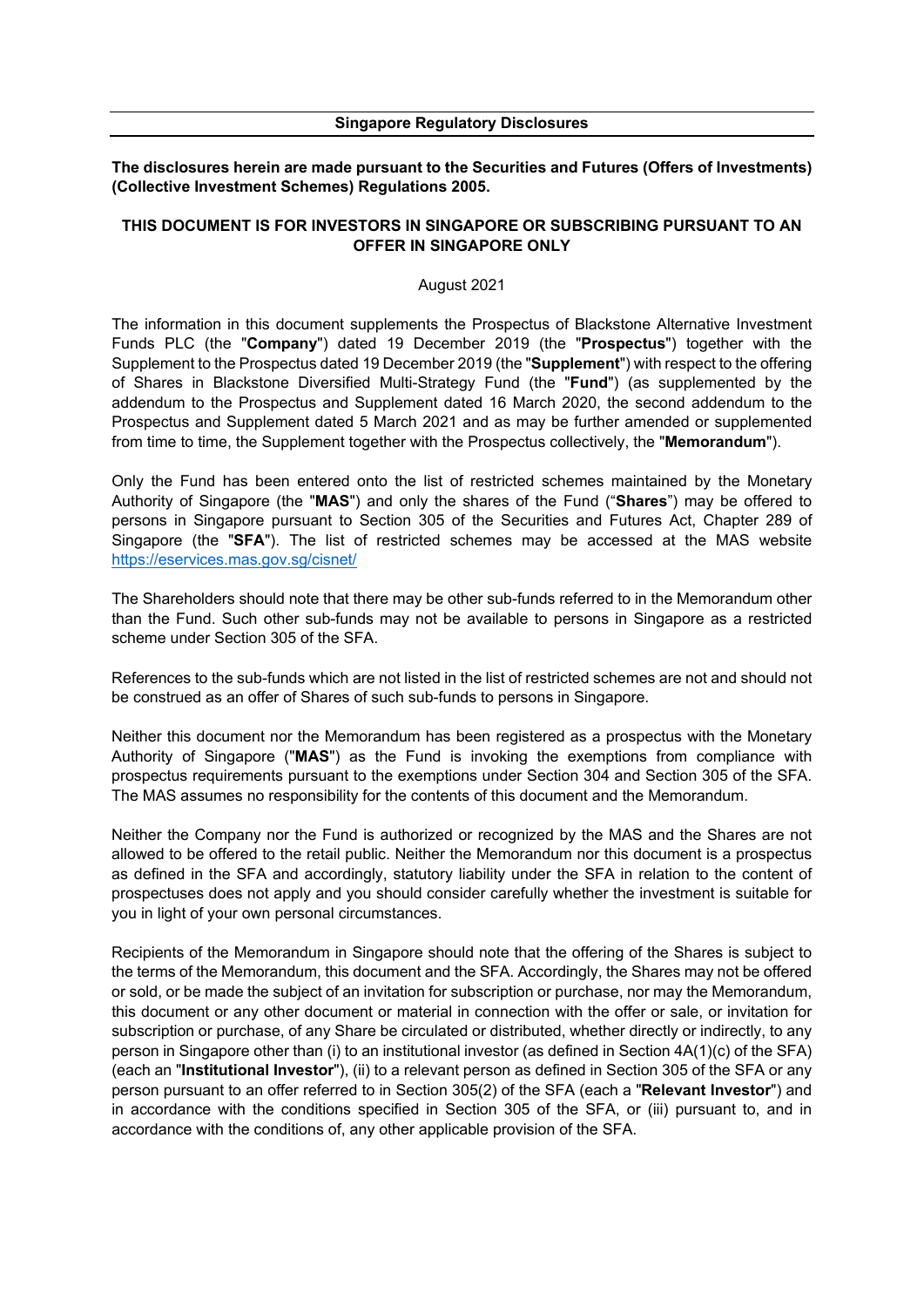Subject to all other restrictions on transferability imposed by the Company, recipients of the Memorandum represent and warrant that where the Shares are initially acquired pursuant to an offer made in reliance on an exemption under:

- (a) Section 304 of the SFA by an Institutional Investor, subsequent sales of the Shares will only be made to another Institutional Investor; and
- (b) Section 305 of the SFA by a Relevant Investor, subsequent sales of the Shares will only be made to an Institutional Investor or another Relevant Investor.

In addition, it should be noted that where the Shares are initially acquired in Singapore pursuant to an offer made in reliance on an exemption under Section 305 of the SFA by:

- (a) a corporation referred to in Section 305A(2) of the SFA (a "**Relevant Corporation**"), the securities of the Relevant Corporation shall not be transferred within 6 months after the Relevant Corporation has acquired any Share unless the transfer is in accordance with the conditions of Section 305A(2) of the SFA; and
- (b) a trust referred to in Section 305A(3) of the SFA (a "**Relevant Trust**"), the rights and interest (howsoever described) of the beneficiaries of the Relevant Trust shall not be transferred within 6 months after any Share has been acquired for the Relevant Trust unless the transfer is in accordance with the conditions of Section 305A(3) of the SFA.

Investors should therefore ensure that their own transfer arrangements comply with the restrictions. Investors should seek legal advice to ensure compliance with the above arrangement.

Neither the Memorandum nor this document constitutes an offer or solicitation by anyone in any jurisdiction in which such an offer or solicitation is not authorized or to any person to whom it is unlawful to make such an offer or solicitation.

Capitalized terms not defined in this document shall have the meanings defined in the Memorandum, unless otherwise stated herein.

# **(i) Details of and Selected Service Providers to the Company and Fund**

## **Company and Fund**

Blackstone Alternative Investment Funds PLC is an investment company with variable capital incorporated with limited liability under the laws of Ireland with registered number 543808.

Blackstone Diversified Multi-Strategy Fund is a sub-fund of the Company.

The business address of the Company and the Fund is at:

78 Sir John Rogerson's Quay Dublin 2 Ireland

## **Investment Manager**

The Investment Manager of the Company and the Fund is Blackstone Alternative Investment Advisors LLC, a limited liability company incorporated under the laws of the State of Delaware, USA. The Investment Manager is registered as an investment adviser with the U.S. Securities and Exchange Commission (**"SEC**") under the Investment Advisers Act of 1940, as amended. The Investment Manager is registered with the US Commodity Futures Trading Commission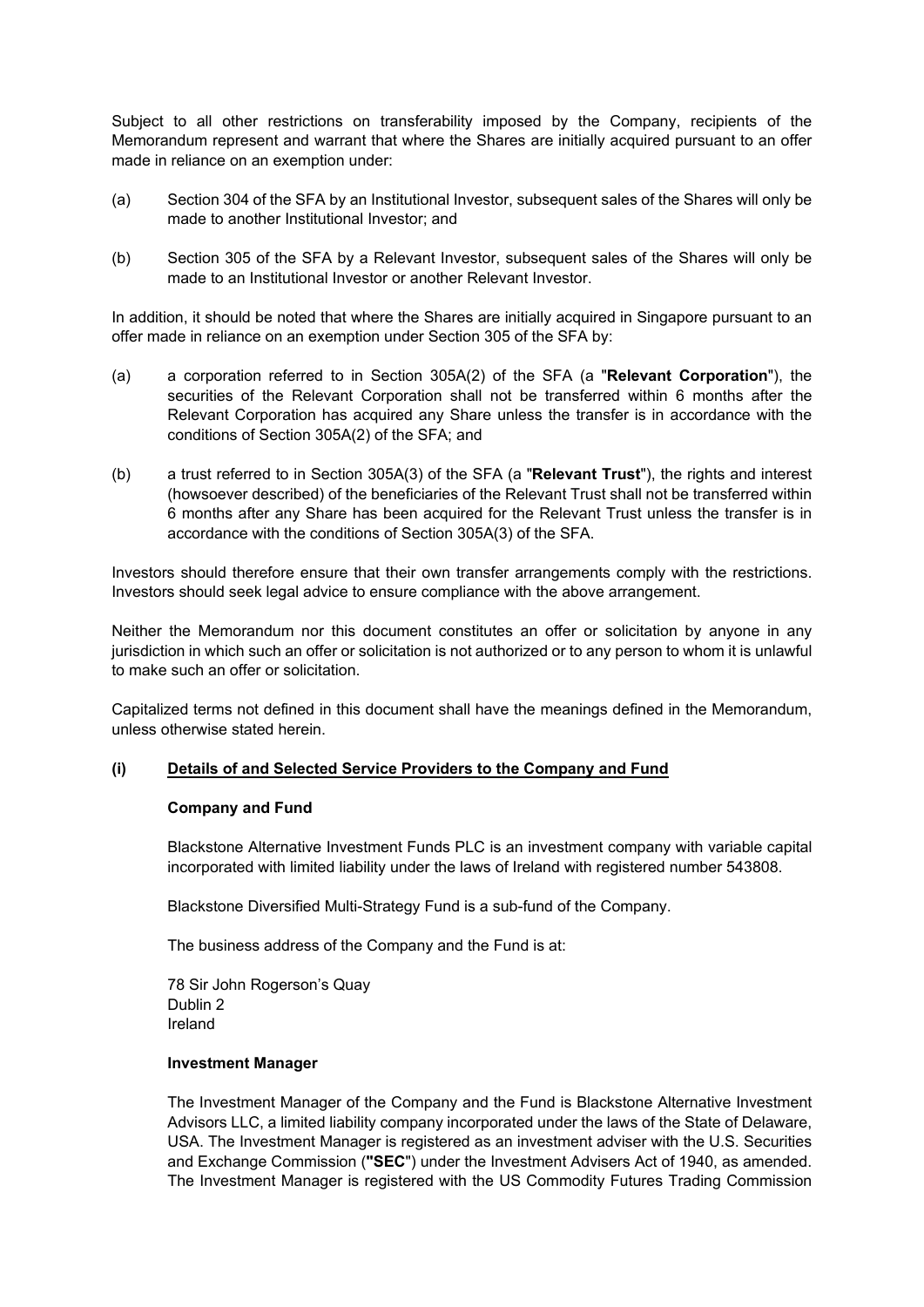(the "**CFTC**") as a commodity pool operator and a commodity trading advisor and approved as a swaps firm by the National Futures Association (the "**NFA**") and is a member of the NFA.

The contact details of the SEC are available at: [https://www.sec.gov/contact.shtml.](https://www.sec.gov/contact.shtml) The contact details of the CFTC are available at: <https://www.cftc.gov/Contact/index.htm> The contact details of the NFA are available at: [https://www.nfa.futures.org/contact](https://www.nfa.futures.org/contact-nfa/index.html)[nfa/index.html.](https://www.nfa.futures.org/contact-nfa/index.html)

The Investment Manager may delegate its investment management functions to one or more Sub-Advisers provided that such delegation is made in accordance with the requirements of the Central Bank of Ireland (the "**Central Bank**"). The assets of the Fund will be managed by one or more Sub-Advisers appointed by the Investment Manager. Fund assets that are not allocated to a Sub-Adviser are managed by the Investment Manager or its affiliates.

## **Depositary**

The Depositary of the Company and the Fund is State Street Custodial Services (Ireland) Limited, a limited liability company incorporated in Ireland. The Depositary is regulated by the Central Bank.

The contact details of the Central Bank are available at: <https://www.centralbank.ie/contact-us>

The Depositary has power to delegate the whole or any part of its depositary functions, however, its liability will not be affected by the fact that it has entrusted to a third party some or all of the assets in its safekeeping. For information on the Depositary as well as the delegates and sub-delegates of the Depository, please refer to the sub-section entitled "**The Depositary**" in the section entitled "**Management and Administration**" in the Prospectus and Schedule V entitled "**Sub-delegates appointed by State Street Bank and Trust Company**" in the Prospectus.

# **(ii) Regulatory Information of the Fund**

The Company has been established as an umbrella fund with segregated liability between subfunds (including the Fund) pursuant to the European Communities (Undertakings for Collective Investment in Transferable Securities) Regulations, 2011, as amended, supplemented or replaced from time to time (the "**UCITS Regulations**"). The Company has been authorised by the Central Bank as a UCITS within the meaning of the UCITS Regulations, and the Company has obtained the approval of the Central Bank for the establishment of the Fund.

The contact details of the Central Bank can be found above.

# **(iii) Investment Objective and Strategy**

For information on the Fund's investment objective and strategy, please refer to the section entitled "**Investment Objective and Policies**" in the Supplement.

For more information on the Company's investment objective and strategy, please also refer to the sections entitled "**Investment Objectives and Policies of the Funds**" and "**Adherence to Investment Objectives and Policies**" in the Prospectus.

### **(iv) Risk Disclosure**

For information on the risks of investing in the Fund, please refer to the section entitled "**Risk Factors**" in the Supplement.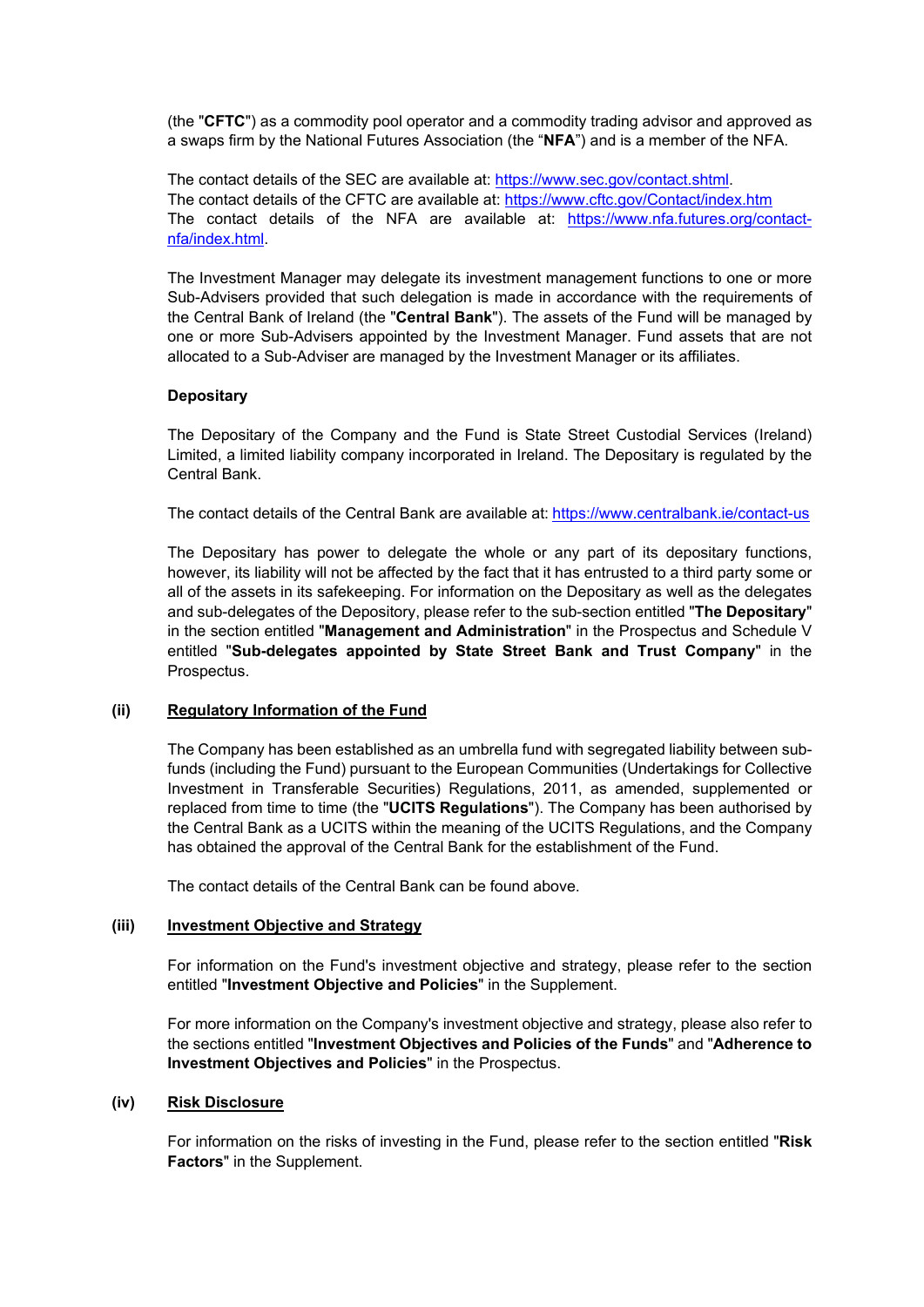For more information on the risks of investing in the Company, please also refer to the sections entitled "**Investment Risks**" and "**Risk Factors**" in the Prospectus.

## **(v) Conditions, Limits and Gating Structures for Redemptions of Shares**

For information on the terms for redemptions of Shares, please refer to the sections entitled "**Redemption Charge**" and "**Settlement Time**" in the Supplement.

For more information on the terms for redemptions of Shares, please also refer to the subsection entitled "**Redemptions In Kind**" in the section entitled "**Risk Factors**", the sub-section entitled "**Initial Charge and Redemption Charge**" in the section entitled "**Fees and Expenses**", the sub-sections entitled "**Redemption Requests**", "**Redemption Price**", "**Anti-Dilution Levy**", "**Mandatory Redemption of Shares**", "**Umbrella Cash Accounts**" and "**Temporary Suspension of Valuation of Shares and of Sales and Redemptions**" in the section entitled "**Administration of the Company**" and the sub-section entitled "**Termination**" in the section entitled "**General**", in the Prospectus.

### **(vi) Side Letters**

Each of the Company and the Fund will not enter into any side letter with selected investors that may further qualify the relationship between such investors and the Company or the Fund (as the case may be). The Investment Manager may waive or reduce the investment management fee and/or performance fee charged to certain Shareholders at its sole discretion and has entered into arrangements with certain investors to so waive a portion of the fees charged to early stage Shareholders as well as Shareholders that are affiliated with the Investment Manager.

As at the date of this document, there are such side letters in place in respect of the Fund.

### **(vii) Past Performance**

Information regarding the past performance of the Fund may be obtained from the Investment Manager.

The contact details of the Investment Manager are set out below:

Blackstone Alternative Investment Advisors LLC 345 Park Avenue New York, NY 10154 United States of America Tel: +1 212 583 5000

Past performance is not indicative of future results.

## **(viii) Accounts**

Potential investors may request information regarding the accounts of the Fund from the Investment Manager.

The contact details of the Investment Manager can be found above.

For additional information on accounts provided to Shareholders, please refer to the subsection entitled "**Reports and Other Investor Communications**" in the section entitled "**General**" in the Prospectus.